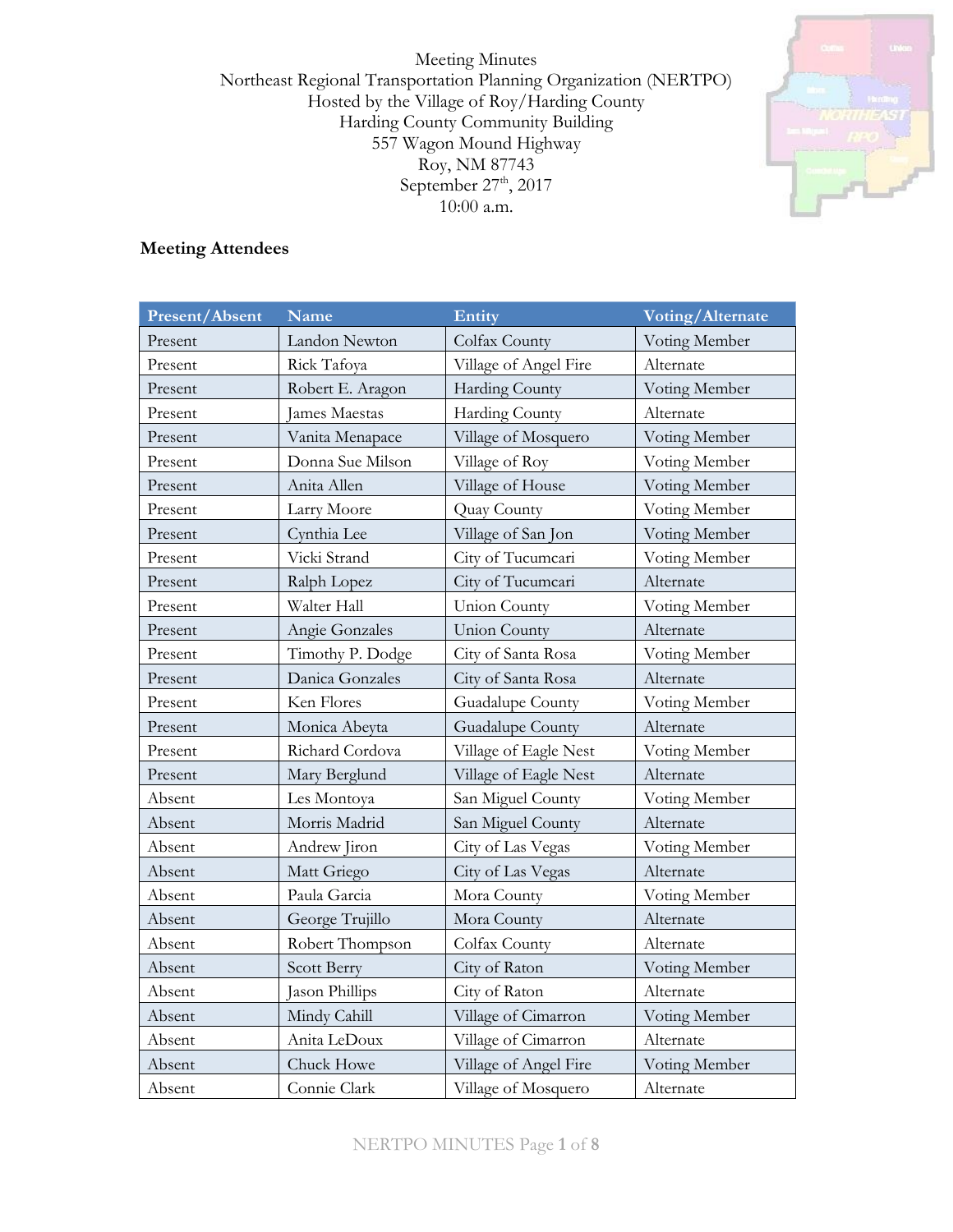|        |                   |                        |               | <b>United</b>   |
|--------|-------------------|------------------------|---------------|-----------------|
| Absent | Dorothy Hazen     | Village of Roy         | Alternate     |                 |
| Absent | Cathy Ray         | Village of House       | Alternate     | <b>Thinking</b> |
| Absent | Richard Primrose  | Quay County            | Alternate     |                 |
| Absent | Wade Lane         | Village of San Jon     | Alternate     |                 |
| Absent | Ferron Lucero     | Town of Clayton        | Voting Member |                 |
| Absent | Tony Naranjo      | Town of Clayton        | Alternate     | $r^2$           |
| Absent | Lee Dixon         | Village of Des Moines  | Voting Member |                 |
| Absent | Scott Warner      | Village of Des Moines  | Alternate     |                 |
| Absent | None              | Village of Pecos       | Voting Member |                 |
| Absent | None              | Village of Pecos       | Alternate     |                 |
| Absent | Diane Brown       | Village of Folsom      | Voting Member |                 |
| Absent | Mike Schoonover   | Village of Folsom      | Alternate     |                 |
| Absent | Mignon Saddoris   | Village of Grenville   | Voting Member |                 |
| Absent | Lynn Wiseman      | Village of Grenville   | Alternate     |                 |
| Absent | Larry Wallin      | Village of Logan       | Voting Member |                 |
| Absent | Russell Feerer    | Village of Logan       | Alternate     |                 |
| Absent | Shawn Jeffrey     | Town of Springer       | Voting Member |                 |
| Absent | Sam Blea          | Town of Springer       | Alternate     |                 |
| Absent | Don Flynn         | Village of Maxwell     | Voting Member |                 |
| Absent | Joanna Taylor     | Village of Maxwell     | Alternate     |                 |
| Absent | Laudente Quintana | Village of Wagon Mound | Voting Member |                 |
| Absent | Nora Sanchez      | Village of Wagon Mound | Alternate     |                 |

### **NM Department of Transportation (NMDOT) and Planners**

David Trujillo – NMDOT District IV Engineer

John Herrera – NMDOT Local Government Road Fund (LGRF) Coordinator (District IV) Dennis T. Salazar – NERTPO Planner of Northcentral Economic Development District (NCNMEDD) Vincent M. Soule – NERTPO Planner of Eastern Plains Council of Governments (EPCOG) Eric Ghahate – Community Development Director of NCNMEDD

#### **Guests**

Daniel Gurule – City of Las Vegas Richard Runyan – Dennis Engineering Co. Tim Hagaman – NM Economic Development Department (NMEDD) Mary Libby Campbell – Harding County Main Street

### **I. Call to Order**

The Meeting was called to order at 10:08 AM by Chairman Richard Cordova.

### **II. Pledge of Allegiance/New Mexico State Flag**

The Pledge of Allegiance and the salute to the New Mexico State Flag was led by Chairman Richard Cordova.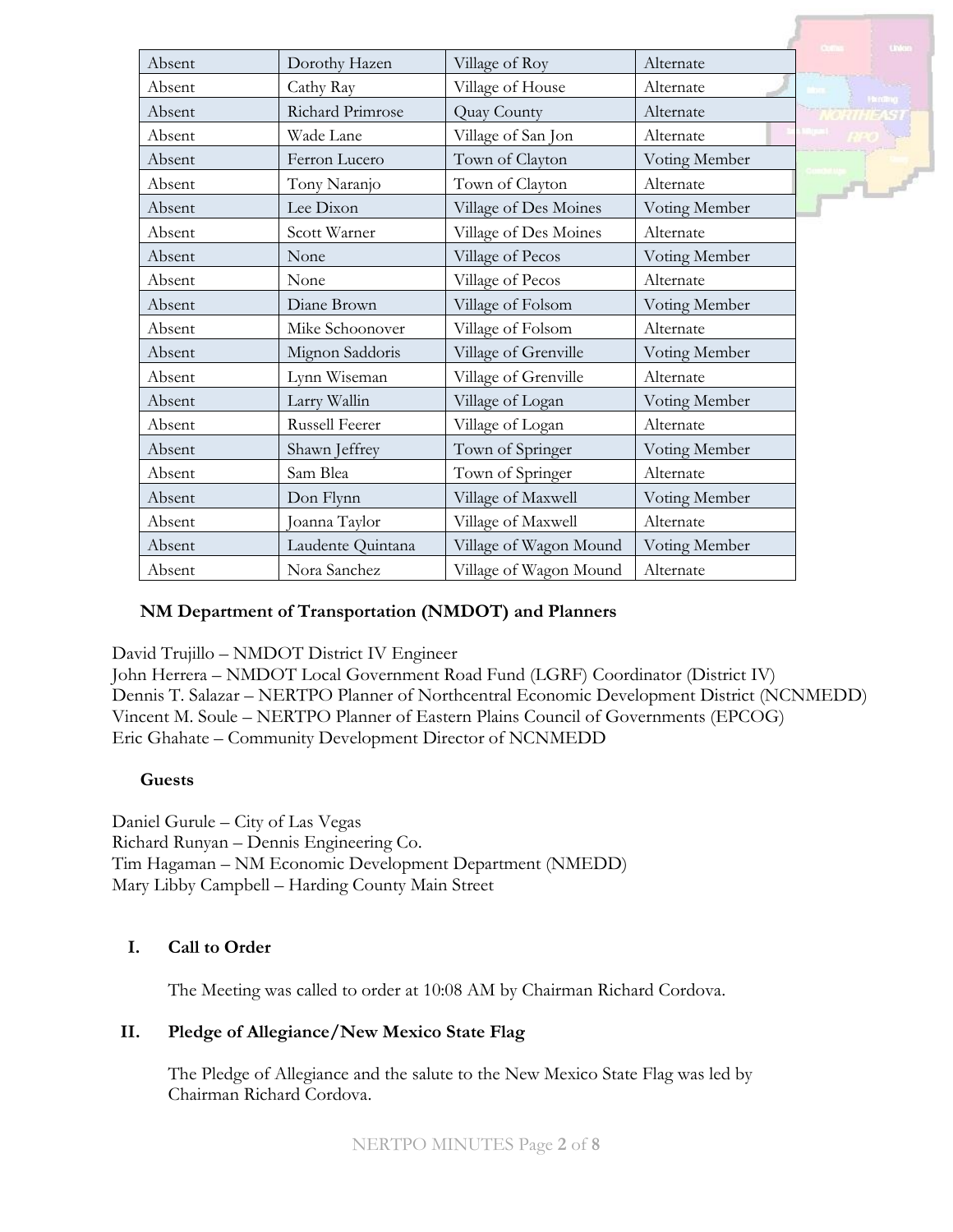#### **III. Welcome**

Chairman Richard Cordova welcomed everyone to the Village of Roy and Harding County. Individual introductions were conducted by all in attendance.

### **IV. Approval of Agenda**

Motion to approve the agenda: Donna Sue Milson – Village of Roy Second: Landon Newton – Colfax County No opposition was voiced. Motion Carried.

**V. Approval of Minutes** (August  $23^{rd}$ ,  $2017 -$  Springer, NM)

Motion to approve the minutes: Landon Newton – Colfax County Second: Vicki Strand – City of Tucumcari No opposition was voiced. Motion Carried.

### **VI. NMDOT District Four Update/ NMDOT Staff** (Mr. David Trujillo-District Four Engineer and Staff)

Mr. David Trujillo, NMDOT District IV Engineer, gave the following update:

- Winter operations are currently being prepped
- Winter coordination meetings will be held
- District IV Maintenance Supervisor meeting was held last month
- Finishing summer activities
	- o A little behind on mowing, but will be finished rain and moisture has been a slight issue
- $\triangleleft$  Pothole patching is ongoing
	- o Moisture is an issue with this as well, but the job is being done very well considering the issues
- Construction on the South Raton Interchange project is still ongoing
	- o Moving close to completion
- ❖ Bridge rehabilitation project ongoing
	- o Colfax and Mora County
	- o Substantial completion
- I-25 South of Raton Project
	- o Has been completed by contractors
	- o Final parts are coming in
- Raton Pass Project that let last month
	- o Very large project
	- o Be awarded in the next couple of months
	- o Numbers are good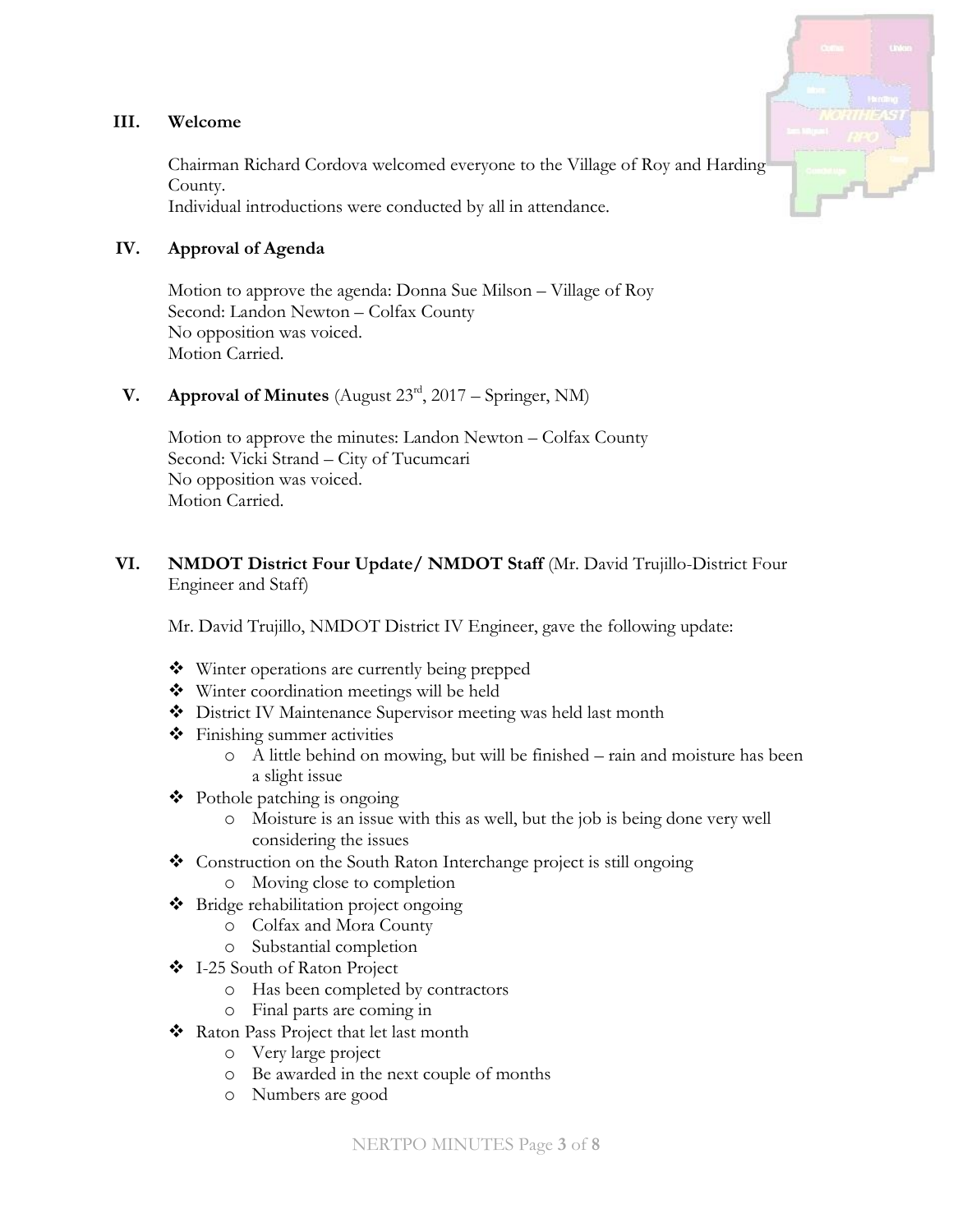- $\triangleleft$  Fencing is still ongoing in the district
- Las Vegas area has been busy the past summer
- $\bullet$  NM 434 work is ongoing
- NM 518 pavement rehab project is ongoing
- $\bullet$  Tucumcari project office is going to be pretty busy this year
- US 54 bridge work to be done
- NM 209 paperwork to be finalized
- ◆ NM 469 rehab projects to be done
- District budget is still flat
	- o Making do with what can be done
	- o Winter operations take a significant portion of the budget

Mr. Trujillo stood for any questions. Chairman Cordova commended District IV for the work they do on a limited budget. The Chairman stated that the New Mexico Municipal League (NMML) is going to sponsor bills that would leverage more revenue for the district to utilize. Mr. Trujillo was asked on "Bobcat Pass" near Red River, NM. There is some effort put towards it; drivers need to drive the speed limit to help out with the area. NM 39 is on the STIP.

NM 434: second and third phase are going towards final design. It should be starting in the next couple of months.

John Herrera, LGRF Coordinator, stated that FY 18 agreements were sent out June 23rd. It takes 30-45 days to fully execute. Send back agreements ASAP. Commission just approved match waivers. If you need time extensions, now is the time to do it. Stay on CPMS. Mr. Herrera is typically out on the field Monday through Thursdays and will best be contacted via email. No questions were posed for Mr. Herrera.

# **VII. Discussion/Action:** NERTPO Scheduling (NERTPO Members)

NERTPO members were presented with the NERPTO schedule that was planned out for 2017, 2018, and 2019. First order of business and discussion was to include January in the meeting schedule. This was agreed upon. John Herrera, LGRF Coordinator, also suggested a standing item to the subject of the February meeting. The option of having a January meeting included in the schedule was posed to the board.

Motion to include a January meeting: Vicki Strand – City of Tucumcari Second: Larry Moore – Quay County No opposition was voiced. Motion carried.

The following schedule is the current schedule for NERTPO as discussed and agreed upon for September 27<sup>th</sup>, 2017:

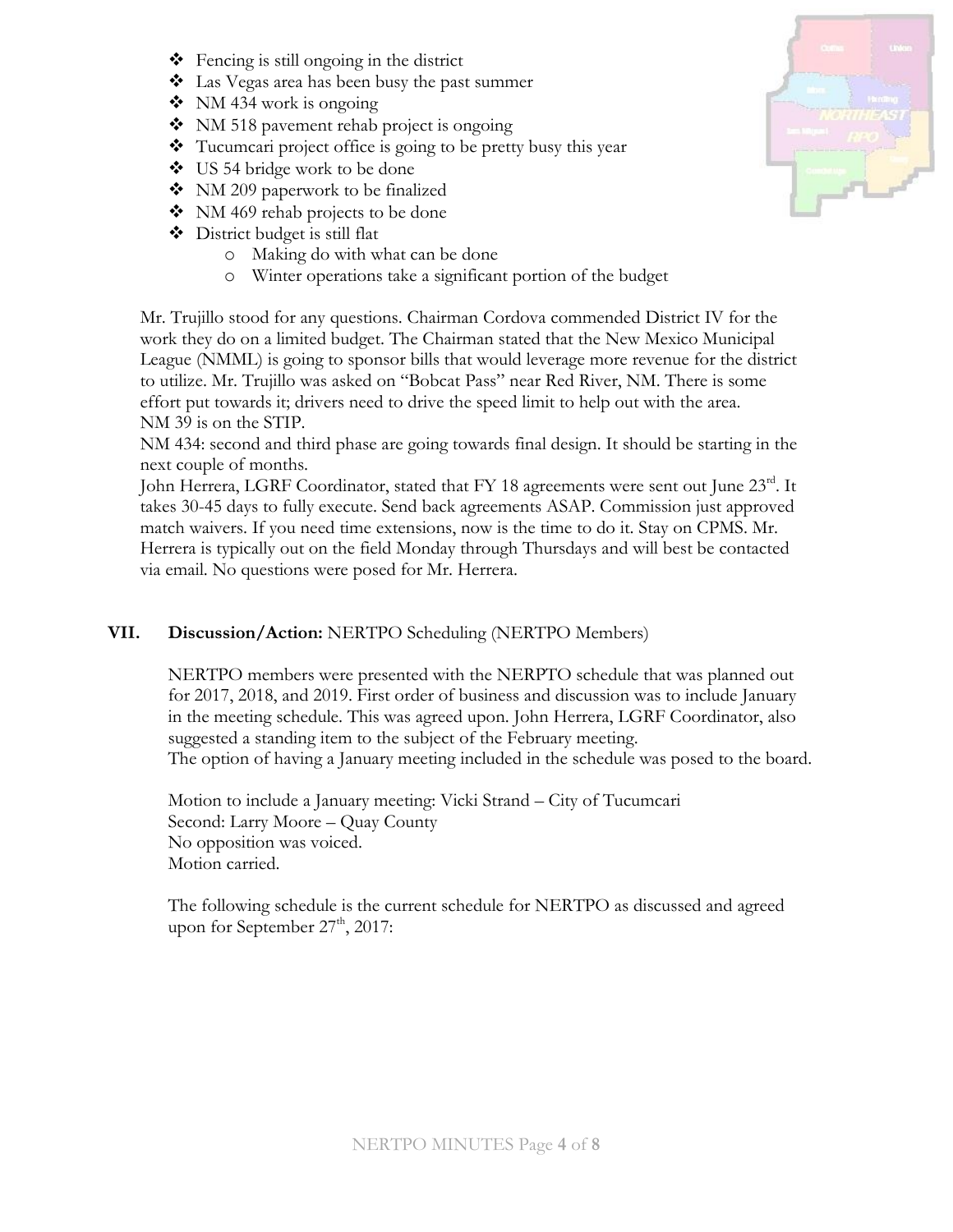| Year:        | 2017 |                                                                  |                                     |                                    |                                                         | <b>Units</b>   |
|--------------|------|------------------------------------------------------------------|-------------------------------------|------------------------------------|---------------------------------------------------------|----------------|
|              |      |                                                                  |                                     |                                    |                                                         |                |
| Month        | Day  | Main Topic                                                       | Entity Volunteer                    | Location                           | Comments                                                |                |
|              |      |                                                                  |                                     |                                    |                                                         |                |
|              |      |                                                                  |                                     |                                    |                                                         | <b>Bending</b> |
| January      | OFF  | OFF                                                              | OFF                                 |                                    | OFF                                                     |                |
|              |      |                                                                  |                                     | Angel Fire Community Center        | $\sim$ 18, 250                                          |                |
|              |      |                                                                  |                                     | 15 CS Ranch Road                   |                                                         |                |
| Februrary    | 15   | Title VI, MVD                                                    | Village of Angel Fire               | Angel Fire, NM 87701               |                                                         |                |
|              |      |                                                                  |                                     | Pappas' Sweet Shop                 |                                                         |                |
|              |      |                                                                  |                                     | 121 S. 2nd St.                     |                                                         |                |
| March        | 22   | NM FUNDIT                                                        | Colfax County                       | Raton, NM 88740                    |                                                         |                |
|              |      |                                                                  |                                     | Eagle Nest Community Center        |                                                         |                |
|              |      |                                                                  |                                     | 151 Willow Creek Dr.               |                                                         |                |
| April        | 26   | LGRF, Asset Management, Trails                                   | Village of Eagle Nest               | Eagle Nest, NM 87718               |                                                         |                |
|              |      |                                                                  |                                     | Highlands University               |                                                         |                |
|              |      |                                                                  |                                     | Student Union Building             |                                                         |                |
|              |      |                                                                  |                                     | Room 322                           | Meeting started at noon so others may attend the        |                |
|              |      |                                                                  |                                     | 1005 Diamond St.                   | Transportation Commission Meeting held at NMDOT D4      |                |
| May          | 18   | Asphalt Pavement                                                 | City of Las Vegas                   | Las Vegas, NM 87701                | offices.                                                |                |
|              |      |                                                                  |                                     | H <sub>2</sub> Uptown Restaurant   |                                                         |                |
|              |      |                                                                  |                                     | 48 North Angel Fire Road           |                                                         |                |
| June         | 27   | ADA, NM Rail Plan                                                | Village of Angel Fire               | Angel Fire, NM 87701               |                                                         |                |
|              |      |                                                                  |                                     | <b>Blue Hole Convention Center</b> |                                                         |                |
|              |      |                                                                  |                                     | 1085 Blue Hole Road                | Moved to the Tuesday of the typical week of meeting so  |                |
| July         | 26   | NERTPO Plan, STIP Amendment                                      | City of Santa Rosa                  | Santa Rosa, NM 88435               | planners may attend a conference in Denver, CO.         |                |
|              |      |                                                                  |                                     | Springer Rodeo Pavilion            |                                                         |                |
|              |      |                                                                  |                                     | 61 Airport Road                    |                                                         |                |
| August       | 23   | Election of Officers, Resolutions, Planning 101 Town of Springer |                                     | Springer, NM 87747                 |                                                         |                |
|              |      |                                                                  |                                     | Harding County Community Building  |                                                         |                |
|              |      |                                                                  |                                     | 557 Wagon Mound Highway            |                                                         |                |
| September    | 27   | RTIPR Rating & Ranking Process                                   | Harding County/Village of Roy       | Roy, NM 87743                      |                                                         |                |
|              |      |                                                                  |                                     |                                    |                                                         |                |
|              |      |                                                                  |                                     |                                    |                                                         |                |
| October      | 18   | Legislative Prioritization Workshop                              | San Miguel County/City of Las Vegas | TBA                                |                                                         |                |
|              |      |                                                                  |                                     | Railroad Historical Museum         |                                                         |                |
|              |      |                                                                  |                                     | 416 S. Adam St.                    | Meeting is day before Thanksgiving. November 23 is      |                |
| November     | 8    | Transit Rating & Ranking                                         | City of Tucumcari                   | Tucumcari, NM 88401                | Thanksgiving. Date change to 8 to encourage attendance? |                |
|              |      |                                                                  |                                     |                                    |                                                         |                |
|              |      |                                                                  |                                     |                                    |                                                         |                |
| December OFF |      | OFF                                                              | OFF                                 |                                    | OFF                                                     |                |

| Year:        | 2018 |                                           |                         |                                                           |
|--------------|------|-------------------------------------------|-------------------------|-----------------------------------------------------------|
|              |      |                                           |                         |                                                           |
| Month        | Day  | Main Topic                                | <b>Entity Volunteer</b> | Comments                                                  |
|              |      |                                           |                         |                                                           |
| January      | 24   | Legislative Planning/Topics               | <b>NCNMEDD</b>          |                                                           |
|              |      | LGRF Workshop,                            |                         |                                                           |
|              |      | Traffic Permit and Special Events Process |                         |                                                           |
| Februrary    | 28   | Workshop                                  |                         |                                                           |
|              |      |                                           |                         |                                                           |
| March        | 28   | Legislative Updates                       |                         |                                                           |
|              |      |                                           |                         |                                                           |
|              |      |                                           |                         | Establish deadlines for initial submissions and final     |
| April        | 25   | RTIPR Call for Projects                   |                         | submissions.                                              |
|              |      |                                           |                         |                                                           |
| May          | 23   | ICIP & Planning Workshop                  |                         |                                                           |
|              |      |                                           |                         |                                                           |
|              |      |                                           |                         |                                                           |
| June         | 27   | Open Meetings Act Resolution, RWP, PPP    |                         |                                                           |
|              |      |                                           |                         |                                                           |
|              |      |                                           |                         |                                                           |
| July         | 25   | Inception to Completion mini Workshop     |                         |                                                           |
|              |      |                                           |                         |                                                           |
| August       | 22   | Election of Officers and Amendments       |                         |                                                           |
|              |      |                                           |                         |                                                           |
|              |      |                                           |                         |                                                           |
| September    | 26   | RTIPR Rating & Ranking                    |                         |                                                           |
|              |      |                                           |                         |                                                           |
| October      | 24   | Legislative Prioritization Workshop       |                         | Possibility NMIFC will begin on this day. Move to 17?     |
|              |      |                                           |                         |                                                           |
|              |      |                                           |                         | Regular meeting date is day before Thanksgiving (November |
| November     | 21   | Transit Rating & Ranking                  |                         | 22 is Thanksgiving). Move to 14?                          |
|              |      |                                           |                         |                                                           |
| December OFF |      | OFF                                       | OFF                     | OFF                                                       |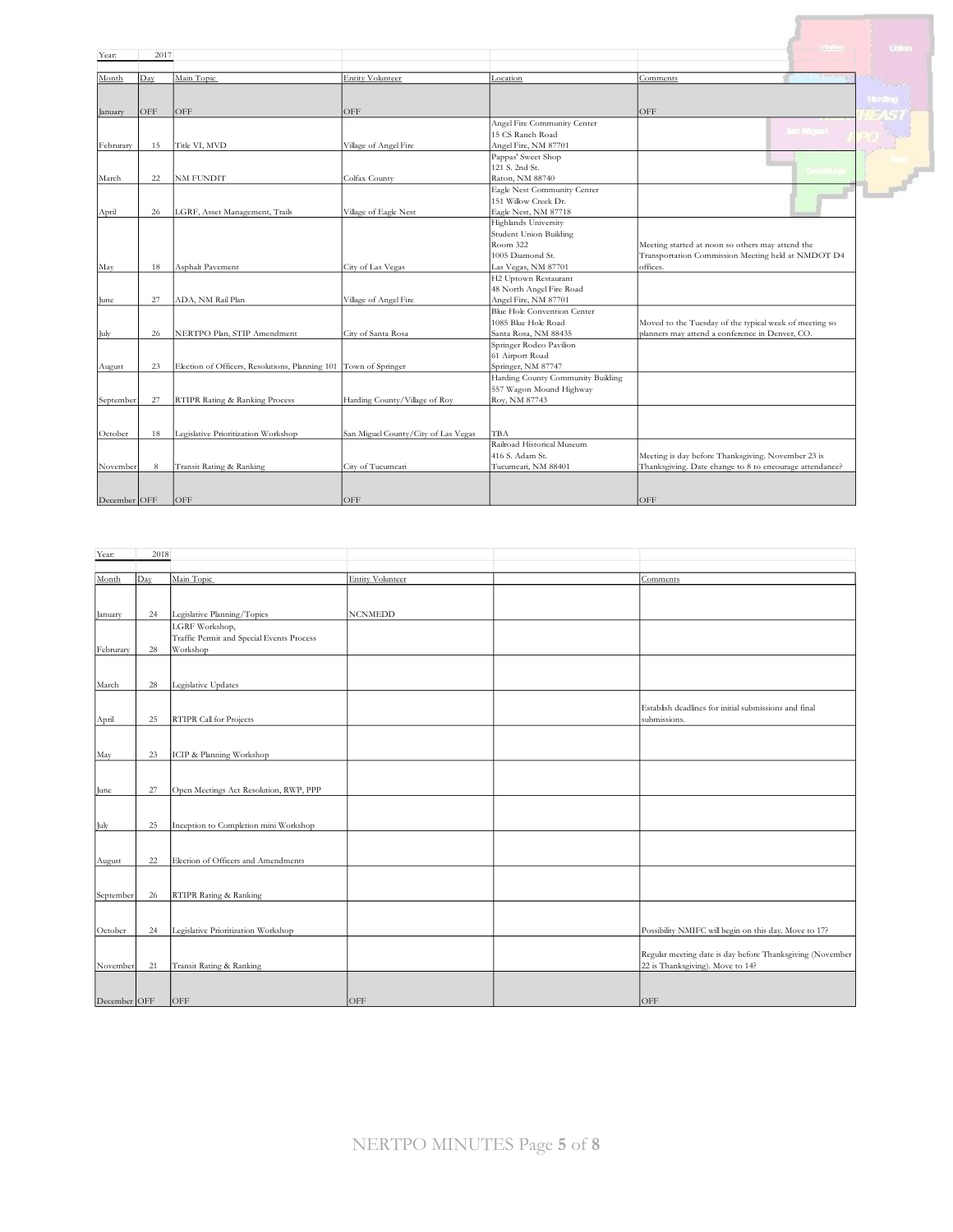| Year:        | 2019 |                                                       |                         |                                                                       | <b>United</b> |
|--------------|------|-------------------------------------------------------|-------------------------|-----------------------------------------------------------------------|---------------|
| Month        | Day  | Main Topic                                            | <b>Entity Volunteer</b> | Comments                                                              |               |
|              |      |                                                       |                         |                                                                       |               |
|              |      |                                                       |                         |                                                                       | <b>Firm</b>   |
| January      | 23   | Legislative Planning/Topics                           | <b>NCNMEDD</b>          |                                                                       |               |
|              |      | LGRF Workshop,                                        |                         |                                                                       |               |
| Februrary    | 27   | Traffic Permit and Special Events Process<br>Workshop |                         |                                                                       |               |
|              |      |                                                       |                         |                                                                       |               |
|              |      |                                                       |                         |                                                                       |               |
| March        | 27   | Legislative Updates                                   |                         |                                                                       |               |
|              |      |                                                       |                         |                                                                       |               |
| April        | 24   | RTIPR Call for Projects                               |                         | Establish deadlines for initial submissions and final<br>submissions. |               |
|              |      |                                                       |                         |                                                                       |               |
|              |      |                                                       |                         |                                                                       |               |
| May          | 22   | ICIP & Planning Workshop                              |                         |                                                                       |               |
|              |      |                                                       |                         |                                                                       |               |
| June         | 26   | Open Meetings Act Resolution, RWP, PPP                |                         |                                                                       |               |
|              |      |                                                       |                         |                                                                       |               |
|              |      |                                                       |                         |                                                                       |               |
| July         | 24   | Inception to Completion mini Workshop                 |                         |                                                                       |               |
|              |      |                                                       |                         |                                                                       |               |
| August       | 28   | Election of Officers and Amendments                   |                         |                                                                       |               |
|              |      |                                                       |                         |                                                                       |               |
|              |      |                                                       |                         |                                                                       |               |
| September    | 25   | RTIPR Rating & Ranking                                |                         |                                                                       |               |
|              |      |                                                       |                         |                                                                       |               |
| October      | 23   | Legislative Prioritization Workshop                   |                         | Possibility NMIFC will begin on this day. Move to 16?                 |               |
|              |      |                                                       |                         |                                                                       |               |
|              |      |                                                       |                         | Regular meeting date is day before Thanksgiving (November             |               |
| November     | 27   | Transit Rating & Ranking                              |                         | 28 is Thanksgiving). Move to 20?                                      |               |
|              |      |                                                       |                         |                                                                       |               |
| December OFF |      | OFF                                                   | OFF                     | OFF                                                                   |               |
|              |      |                                                       |                         |                                                                       |               |

Chairman Cordova stated that dates after November of this year will be decided on in the next meeting. Therefore, the schedule is up to amendments in the future. The schedule may be accessed online at [www.rtponm.org/north-east.](http://www.rtponm.org/north-east)

### **VIII. Discussion/Action:** NERTPO Rating and Ranking RTIPR (NERTPO Planners & NMDOT)

Planners spoke to the membership about the current process of the NERTPO RTIPR. The importance of the RTIPR was discussed with the membership.

The RTIPR as it currently is was overviewed. The process was based off of an older process and the RTIPR has not been used for years with NERTPO.

NMDOT District IV Engineer, David Trujillo, did state the District does approve of the RTIPR and would like to assist in the process especially with building the STIP. The membership agreed to the importance of the RTIPR.

Planners brought up the criteria that may be used for the rating and ranking process. More discussion with the NERTPO board was held in regards to the unique situations of each entity.

Chairman Cordova suggested an email response be given to the planners to collect possible criteria per suggestions of the members.

The planners agreed to this. A deadline was set for members to give suggestions by October 11<sup>th</sup>, 2017. This would give planners a week to collect and present the suggestions to the board.

It was emphasized that this is a major process, but one that can add value to the organization as a regional planning organization.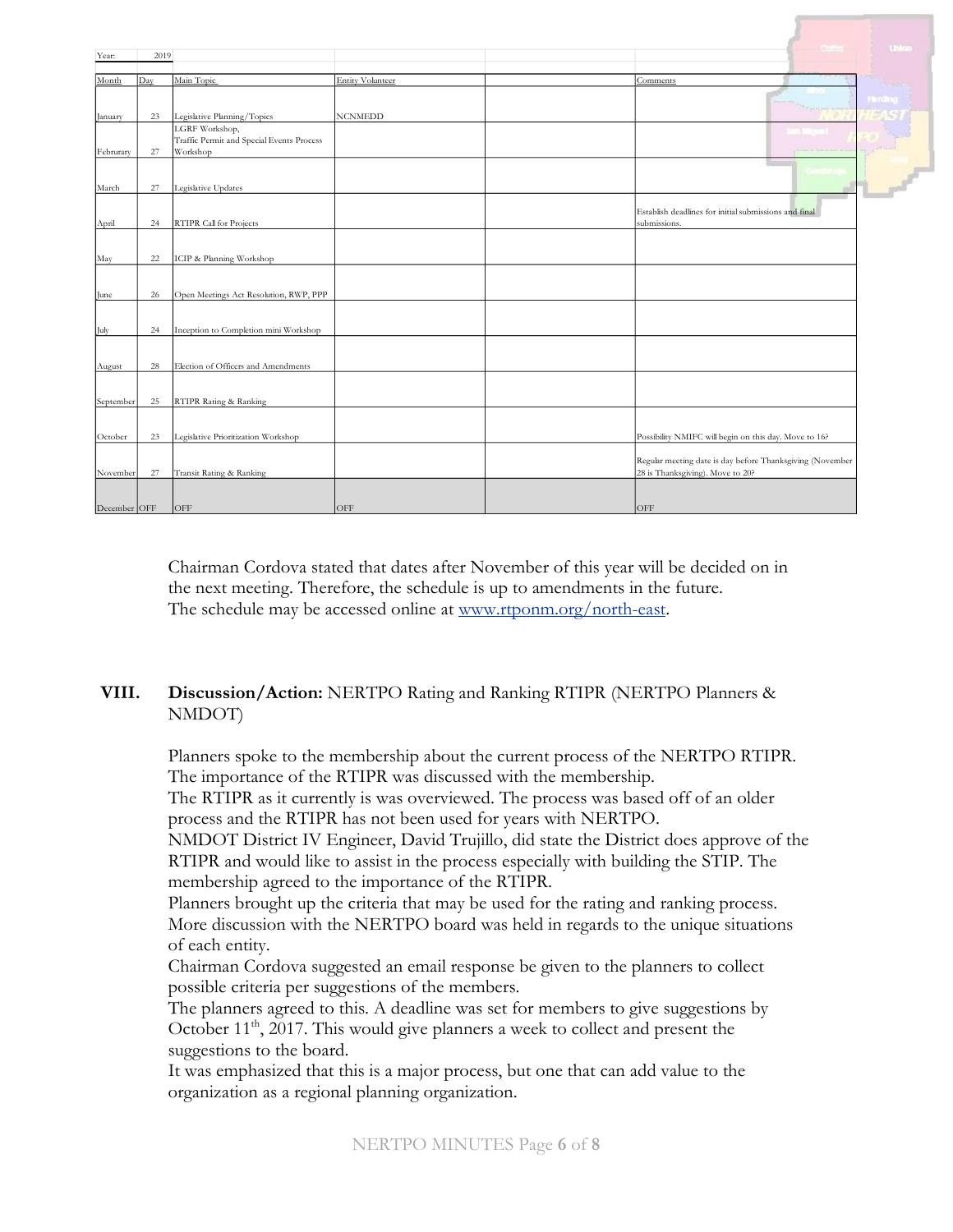#### **IX. Discussion**: Project Status update (Local Government Members)



Colfax County is taking on TIGER 8 grant sponsorship for Southwest Chief. All other local governments reported that all projects, CDBG or otherwise, are ongoing and progressing as needed. Environmental reviews have been submitted and documents for projects are good.

## **X. Update from the NERTPO Planners/Program Managers**

Planners thanked the members for the members' efforts put into the meetings and with the planning process.

Planners went over the updated made to [www.rtponm.org](http://www.rtponm.org/) website in regards to NERTPO and how anyone may sign-up for NERTPO emails at <http://www.emailmeform.com/builder/form/52FCha1dxUcW78Oe6d> by accessing the form through the website. Planners also went over the website resources and information that is available on the website under [www.rtponm.org/north-east.](http://www.rtponm.org/north-east) It was stated that the process is a time consuming process and is not complete. More is to be added to the website and development of other digital means of communication (central email, social media, etc.) will need to be done. The process will most likely have a bumpy start, as most tend to, but bumps should be worked out quickly. CDBG Workshop was stated to be on the  $24<sup>th</sup>$  at Albuquerque. NM Infrastructure and Finance Conference (NMIFC) will be October  $25<sup>th</sup>$  to the  $27<sup>th</sup>$  in Santa Fe, NM. The White House has backed off the \$1 trillion investment into infrastructure via Private— Public Partnerships (P3s). P3s were found to not be sustainable, and therefore a new method is needed. A bipartisan agreement may be underway; that is still to be decided. Continuing Resolutions (CRs) are expected for the next FFY from Congress. Planners stood for any questions. None were asked of the planners.

### **XI. New Business**

A. **General Comments and Announcements from NERTPO Members and Public**

### B. **Suggested agenda Items for upcoming meetings**

- **RTIPR Survey Question Results by NERTPO Planners.**
- C. **Meeting Locations:**
	- **October 18th, 2017: San Miguel County**
	- **November 8th, 2017: City of Tucumcari**
	- **December 2017: Cancelled for Holidays**
	- **†** January 24<sup>th</sup>, 2018: TBD